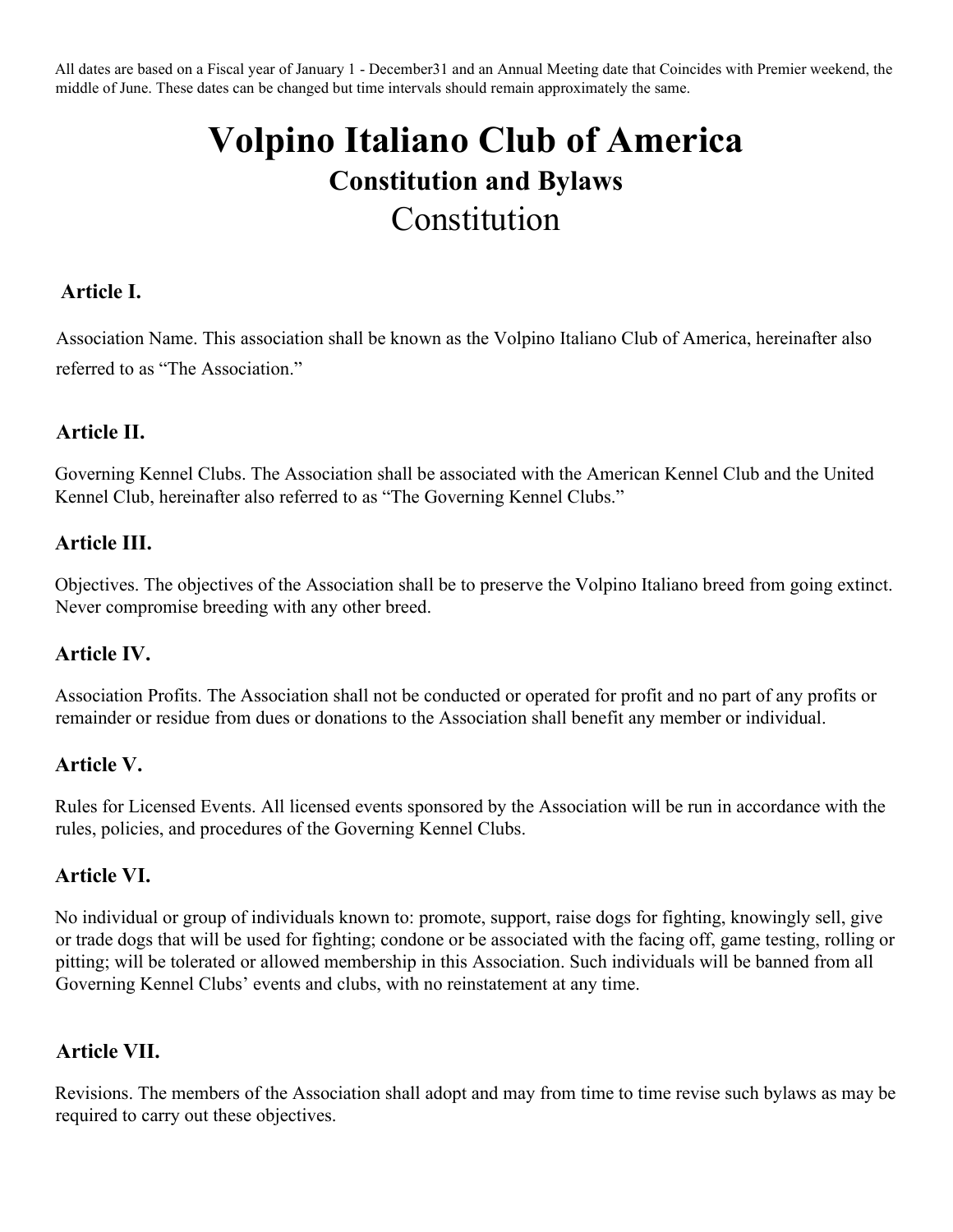# **Constitution/Bylaws for Regional Associations Single Breed Volpino Italiano**

# **Bylaws**

# **Article 1. Membership**

#### **Section 1. Eligibility.**

There shall be 4 types of membership open to any breeder, owner, or fancier of the Volpino Italiano breed, membership open to all persons18 years of age and older who are in good standing with The Governing Kennel Clubs and who subscribe to the purposes of this Club.

While membership is to be unrestricted as to residence, the club's primary purpose is to be representative of the breeders and exhibitors in its immediate area. Who subscribes to the purposes and objectives of the association and agrees to abide by the Association Code of Ethics, and who is in good standing with the Governing Kennel Clubs.

# **Section 2. Types of Membership**

Single or Charter Membership

Family/Household membership

Honorary membership

Junior membership

#### **Section 2.1 Single membership.**

Open to members 18 years of age or older. Single members are entitled to one vote and are eligible to hold office in the Association.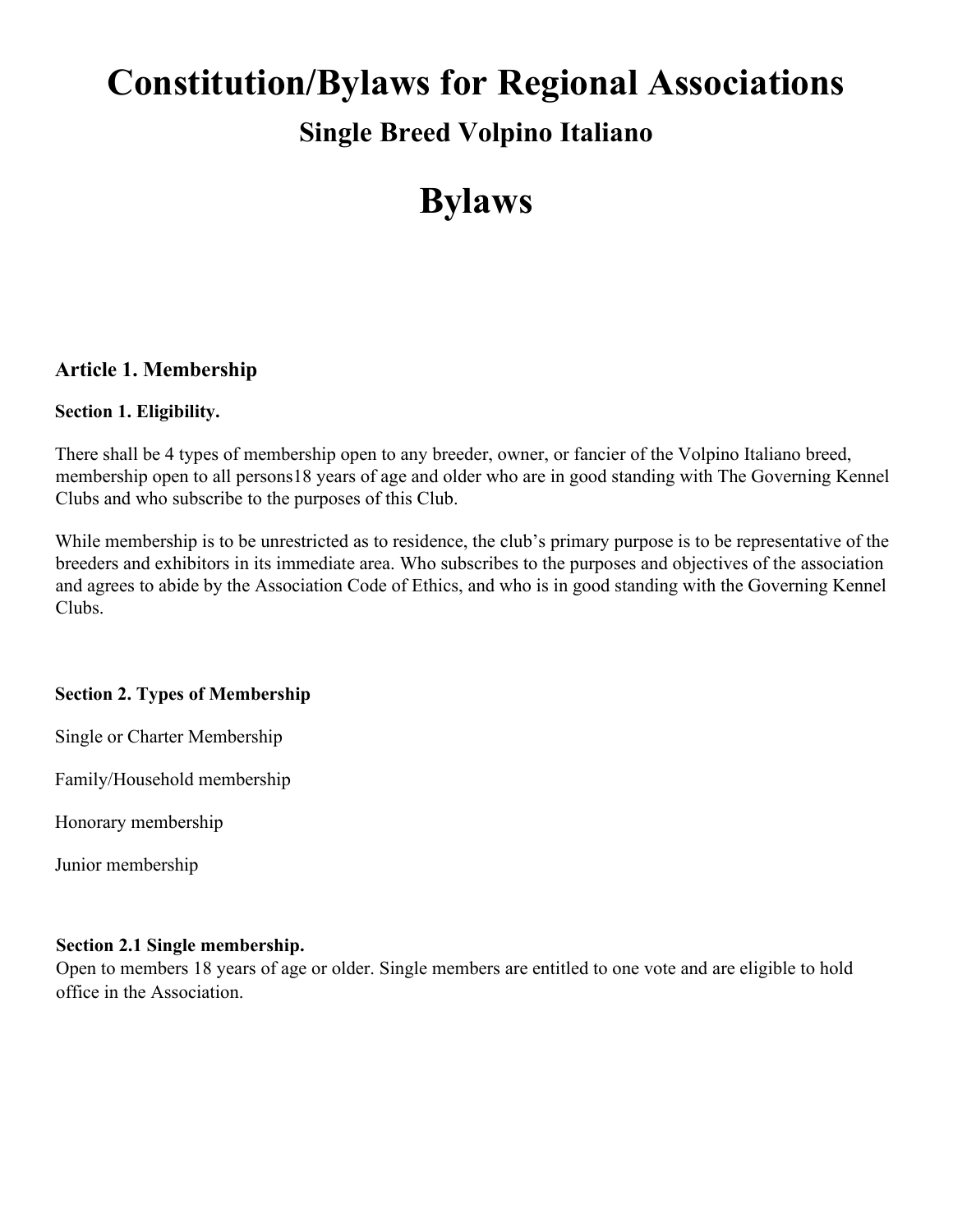# **Section 2.2 Charter Membership.**

Single members who joined the Association on or before June15, 2014 shall be entitled to the designation "Charter Member."

Charter members are entitled to one vote and are eligible to hold office in the Association.

The Charter members are:

| Julie Beach              | Helen Nicholas         | <b>Beth Trager</b>  |
|--------------------------|------------------------|---------------------|
| Mike Rubini              | Darlene Torre          | Gilbert Albanese    |
| Karen Brennen            | Rose Torre             | Sandra Meoli        |
| Laura Fox                | <b>Steven Stiner</b>   | Sherry Boyer Knight |
| Carole Cioce             | Cyrissa Stiner         | Dreama Bilby        |
| Terralea Collins         | Rowena DeMayo          | Kim Wacker          |
| Stephanie Simpson        | Ed DeMayo              | David Wexler        |
| Missy Damiano DiMiceli   | David Allman           | Sharon Wexler       |
| <b>Gisele DesRosiers</b> | Dee Kesten             | Anita Wiesman       |
| Paula Bertsch            | Tova Gelfond Rosenberg | Laura Zade          |
| Dave Bertsch             | Janet Smith Mitchell   | Nathan Blackburn    |
| Charmane Beaudry Garland | <b>Lindlee Dermody</b> | Nicole Nelson       |
| Kim Richardson           | Connie Simmons Owens   | Amile Di Norrito    |
| <b>Bill Richardson</b>   | Katie Rutland          | Andrea Di Norrito   |
| Charmane Hinman          | Kathleen Francis       | Terry Wilson        |
| Kevin Joiner             | Marianne Lyszczasz     | Mary Desetta        |
| Susan Zade Mecalf        | Anita Weissberg        | Heidi Colberg       |
| Cindy Munro              | Linda Gibson           | Francesca Premi     |
| <b>Gregory Nicholas</b>  | Kerry Gibson           |                     |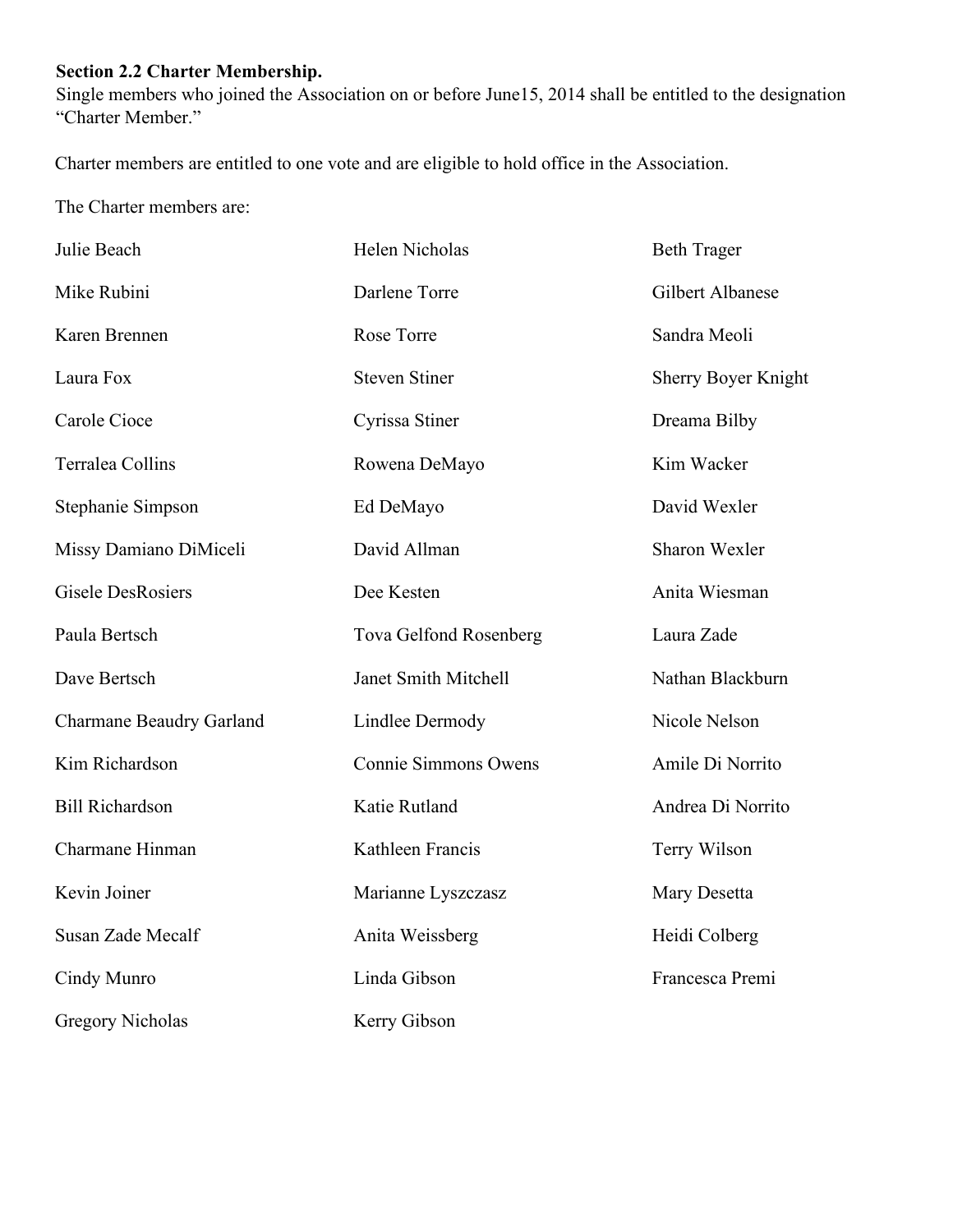#### **Section 2.3 Family/Household Membership.**

Open to any two members of a household

18 years of age or older. Each Family/Household membership is entitled to two votes but only one member may hold office at any one time.

#### **Section 2.4 Honorary Membership.**

The Board of Directors may elect to honorary membership any member in good standing or any non-member who meets the eligibility requirements for membership. An affirmative vote of 2/3 Directors present at a meeting of the Board, or 2/3 of the entire Board voting by mail shall be required to elect an honorary member. Honorary members shall be exempt from dues. No honorary members may vote unless he/she was a member in good standing of the Association at the time he/she was elected to honorary membership.

#### **Section 2.5 Junior Membership.**

Junior membership is open to any individual who is

Ten years to seventeen years of age. Juniors may convert to Single membership upon reaching their 18th birthday. Junior members shall not be entitled to vote nor eligible to hold office, but shall be eligible for annual trophies or awards offered by or through the Association.

#### **Section 3 Membership Dues**

Single or Charter Membership \$25.00 Single or Charter Membership Canada \$28.29

Family/Household membership \$50.00

Honorary membership \$ N/A

Junior membership \$25.00

#### **Section 3.1 Amount.**

Annual membership dues shall be determined by the Board of Directors not to exceed [\$25.00] per person per year.

#### **Section 3.2 Payment of Dues.**

Dues are payable on or before the first day of January of each year.

#### **Section 3.3 Dues Statement.**

On November 15th of each year, the Treasurer shall send to each member a statement of dues for the ensuing year.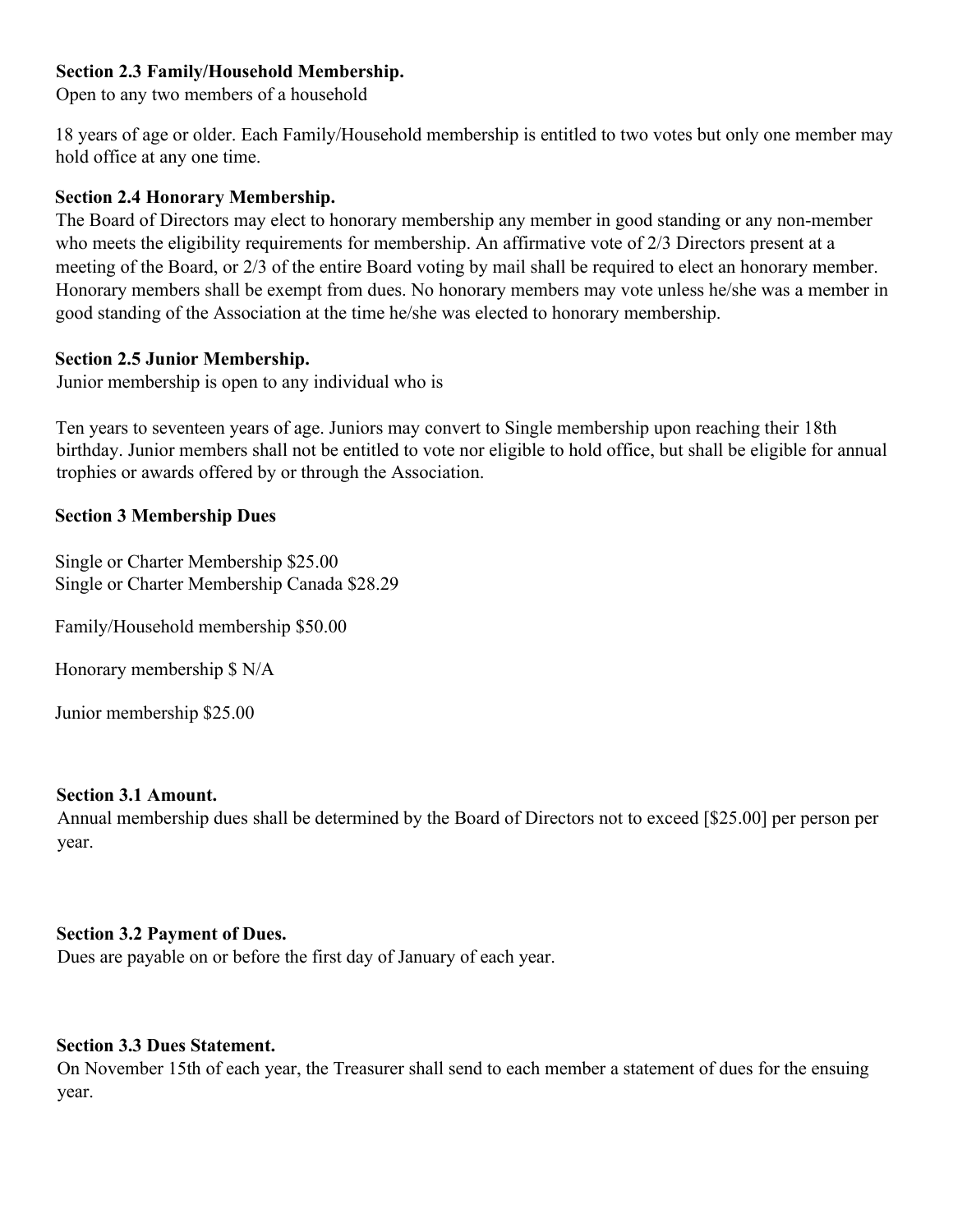#### **Section 3.4. Nonpayment of Dues.**

No member may vote whose dues are not paid for the current year. The names of members who have not paid their dues shall be published in the first Association newsletter published after January 1st of each year. The membership of any member who has not paid his/her dues by March 31st of any calendar year shall lapse. The Board of Directors may grant a grace period of an additional 30 days for payment to any member who applies for an extension.

#### **Section 4. Application for Membership.**

Board Members who recruit potential members will give them the most up to date copy. Copy is also on Website. Breeders will also give buyers of puppies a copy to fill out at same time as they give Application to purchase or adopt a Volpino puppy. Breeders will encourage new buyer to join club for educational purposes as well as show and tell.

#### **Section 4.1. Submitting the Application.**

Each Applicant for membership in the Association shall apply on a Board-approved Application for

Membership, which shall provide that the applicant agrees to abide by the Constitution, Bylaws and Code of Ethics of the Association and the rules and regulations of the Governing Kennel Clubs. The prospective member shall submit the complete application and dues payment for the current year to the Secretary, at which time the applicant's membership shall become effective.

#### **Section 4.2 Sponsors.**

Each application shall be endorsed by two Association members in good standing. [A club may choose to require that the two sponsors live in different households].

#### **Section 4.3. Publication of Applicant's Names in Newsletter.**

The name and city of each applicant, the names of each applicant's sponsors, and a deadline for submitting comments shall be published in the first Association newsletter published after the application is submitted. Comments regarding the applicant must be submitted to the Secretary in writing by a member of the Association in good standing. The deadline for comments shall be 60 days after the publication date of the newsletter. The membership Secretary shall provide all comments to the Board of Directors at the first Board meeting after the deadline for comments.

#### **Section 5. Election to Membership.**

Applicants may be elected by secret ballot at the next meeting of the Board of directors or by secret vote of the Directors by mail, except that no mail vote may be initiated until each Board member has received a copy of all comments on the application from the membership Secretary. Affirmative votes of most of the directors' present at a meeting of the Board or of the entire board voting by mail shall be required to elect an applicant.

#### **Section 6. Rejected Applications.**

The sponsor of any applicant whose membership application is rejected by the Board may personally present the application at the next meeting of the Association. The Association membership may elect such applicant by secret ballot and a favorable vote of 75 percent of the members present, in good standing, and voting.

# **Section 7. Termination of Membership.**

Memberships may be terminated for any of the following reasons: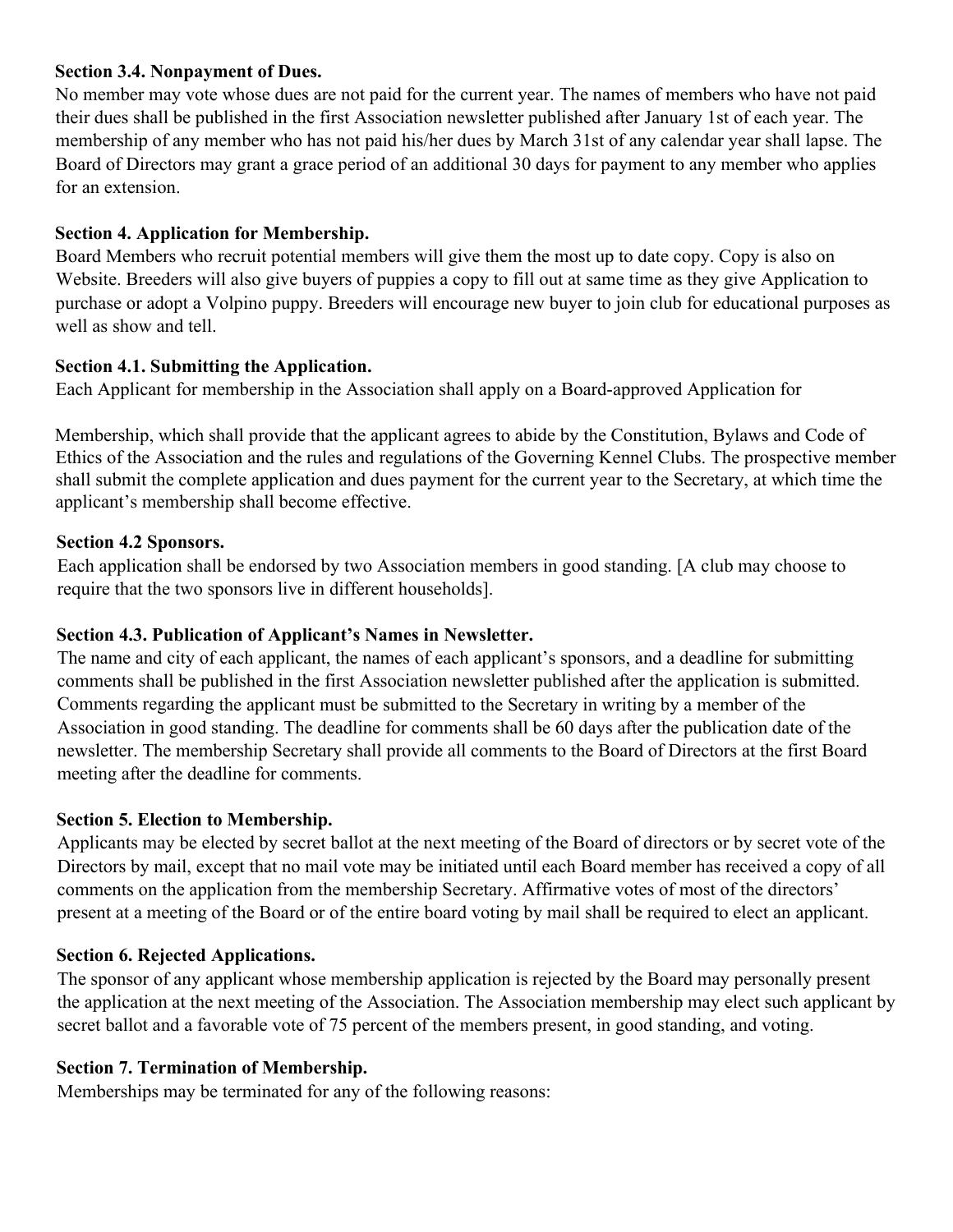#### **Section 7.1. Resignation.**

Any member in good standing may resign from the Association upon written notice to the Secretary. Resignation shall not discharge or eliminate any debt owed to the Association. Dues are considered an obligation to the Association and are incurred the first day of each fiscal year.

#### **Section 7.2. Lapsing.**

A membership will be considered as lapsed and automatically terminated if such member's dues remain unpaid after March 31st. The Board of Directors may grant a grace period of an additional 30 days for payment to any member who applies for an extension. In no case may a person be entitled to vote at any Association meeting whose dues are unpaid as of the date of the meeting. Dues paid at such a meeting allow that member reinstatement of voting rights.

#### **Section 7.3. Suspension.**

Any member who is suspended or barred from the privileges of any of the Governing Kennel Clubs is automatically suspended or barred from the privileges of membership in the Association for the same period of time.

#### **Section 7.4. Expulsion.**

A membership may be terminated by expulsion as provided in Article VIII, Section 4 of these bylaws.

## **Article II. Association Year.**

#### **Section 1. Fiscal Year.**

The Association's fiscal year shall begin on the 1st day of January and end on the last day of December.

#### **Section 2. Official Year.**

The Association's official year shall begin immediately at the conclusion of the election at the annual meeting and shall continue through the election at the next annual meeting.

#### **Article III. Meetings.**

#### **Section 1. Regular Membership Meetings.**

Regular membership meetings of the club shall be held at such time and place as may be designated by the Board of Directors. Written notice of the time, place and location of this meeting shall be mailed not later than, 15 days prior to the meeting. (Meetings can be held via computer phone conference due to COVID or distance in living).

#### **Section 2. Annual Membership Meeting.**

The annual in-person membership meeting of the association shall be held at such time and place as may be designated by the Board of Directors [A club should schedule its annual meeting on the same weekend each year.] Written notice of the time, place and location of this meeting shall be mailed or messages on Facebook, not later than 15 days prior to the meeting.

#### **3. Special Association Meetings.**

Special meetings maybe called by the President or by a majority vote of the members of the Board of Directors who are present and voting at any meeting of the Board or who vote by mail and shall be called by the Secretary upon receipt of a petition signed by 10 percent of the members of the Association who are in good standing. Such special meetings shall be held at a place, date and hour as may be designated by the person or persons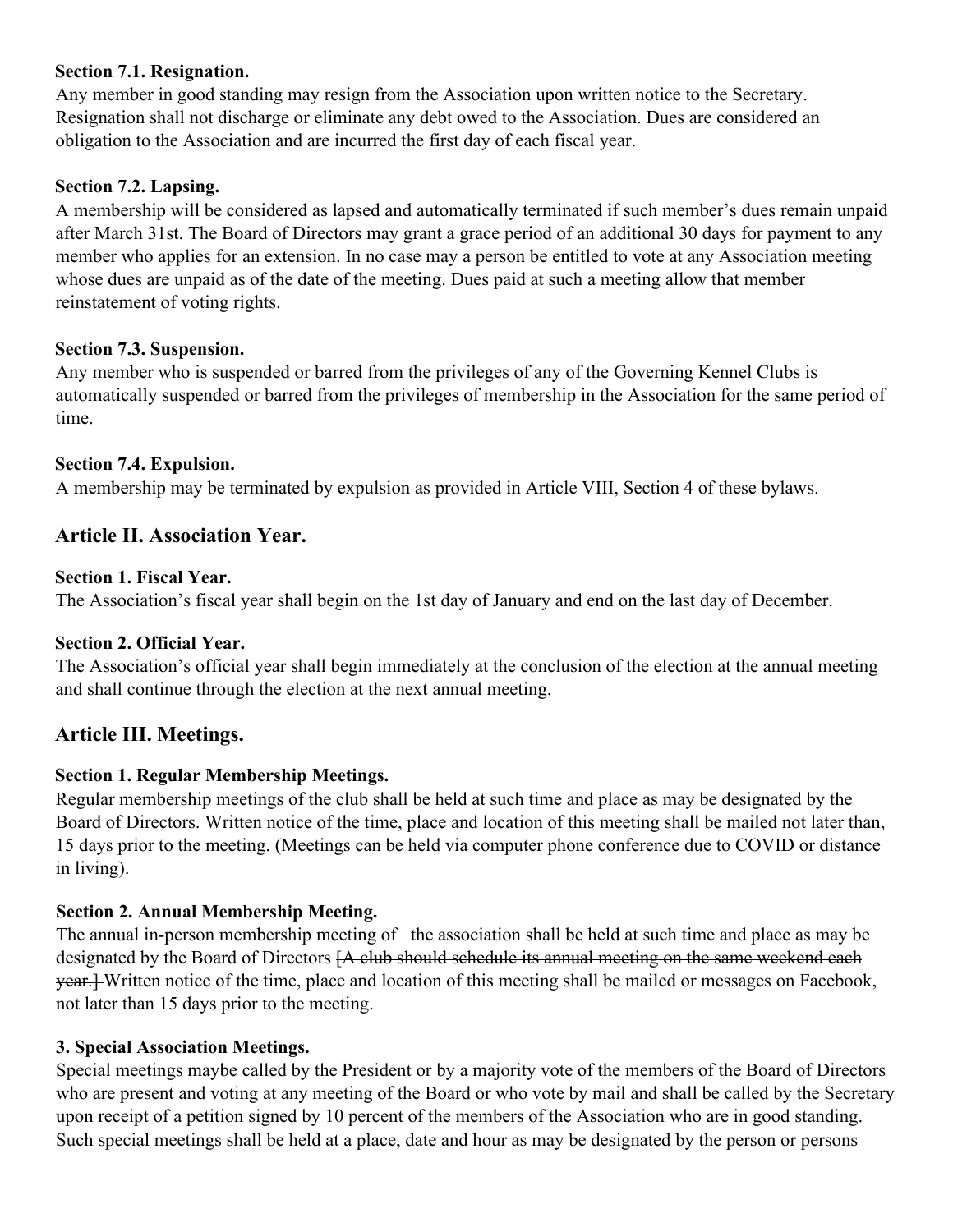authorized herein to call such a meeting. Written notice of such a meeting shall be emailed by the Secretary at least five (5) days and not more than (15) days) prior to the date of the meeting or in emergency (5 hours on that day. Said notice shall state the purpose of the meeting others can bring up other business. Association business may be transacted thereat.

The quorum for members meeting shall be 20 percent of the members in good standing. The quorum of Officer Board meetings shall be 75 percent of the members.

#### **Section 4. Board Meetings.**

The first meeting of the Board shall be held immediately following the annual Association meeting and election. Meetings of the Association Board of Directors shall be held at such times and places as the Board of Directors shall from time to time determine by resolution of the Board of Directors. Written notice of each such meeting shall be mailed by the Secretary at least 15 days prior to the date of the meeting.

## **Section 5. Special Board Meetings.**

Special meetings of the Board may be called by the Association President, Vice President, or by the Secretary upon receipt of a written request signed by at least three members of the Board. Such special meeting shall be held at such time and place as maybe designated by the person authorized to call such meeting and no other business shall be transacted thereat. The quorum for such a meeting shall be a majority of the Board.

## **Section 6. Conducting Association Business Via Electronic Communication.**

Association and Board members may use e-mail, chat rooms, message boards and other means of electronic communication to facilitate Association business.

#### **Section 6.1. Association Discussions.**

- 1. Notice. Written notice of Association on-line discussions shall be mailed or e-mailed to all Association members in good standing by the Secretary at least 14 days and not more than 30 days prior to the scheduled discussion. Notice shall include:
	- 1. A designated e-mail list, chat room or message board with instructions on how to access the list, room, or message board.
	- 2. The purpose(s) of the meeting and the starting and ending dates and times during which discussion may take place. No other Association business shall be discussed.
- 2. Quorum. No quorum shall be required for Association discussions.
- 3. Voting. No vote may be taken on any motion.
- 4. Minutes. The Secretary shall be responsible for keeping minutes of these discussions by using chat room logs, copying messages from the message board, copying e-mail from the list, or by taking notes of the discussion.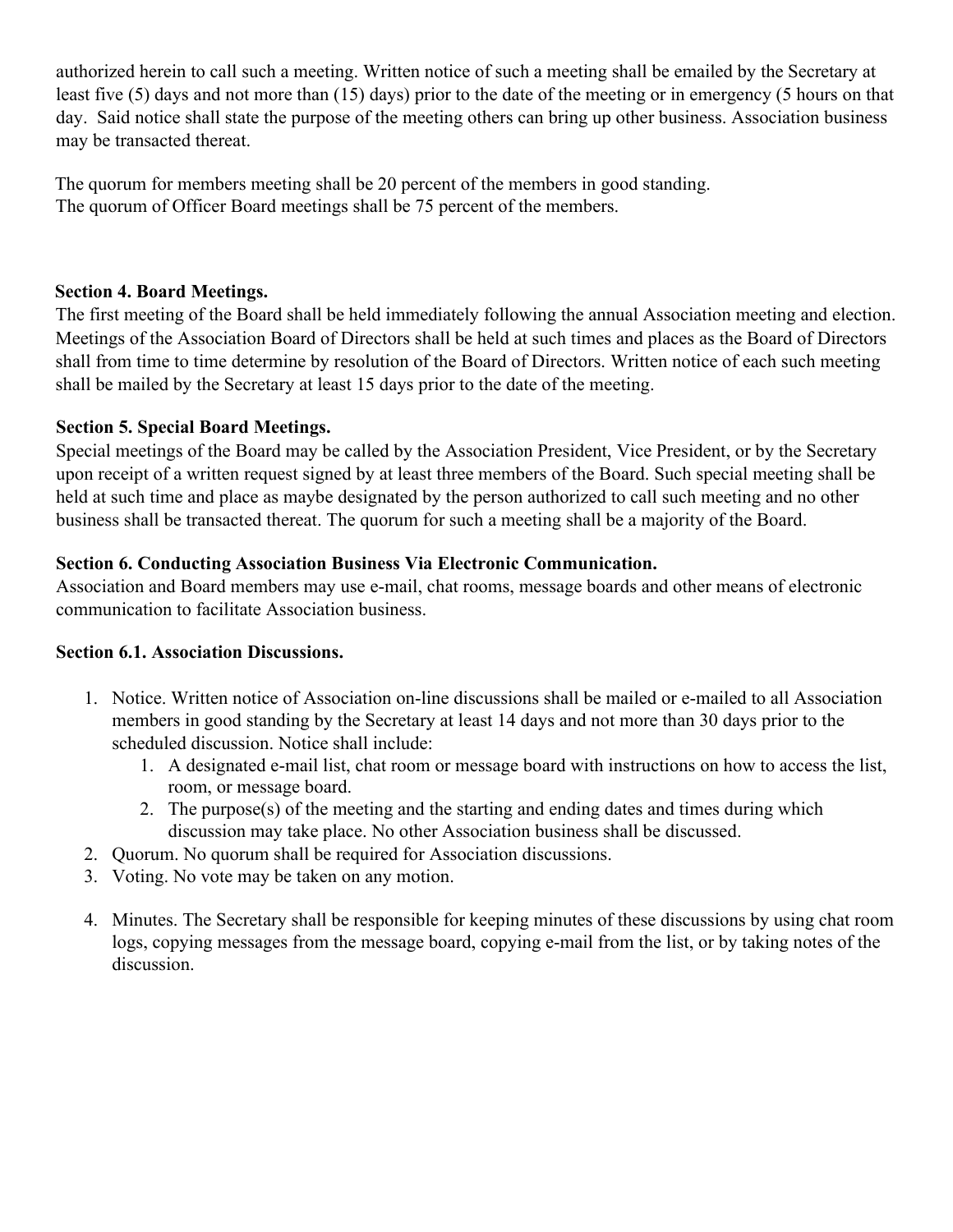#### **Section 6.2. Regular Board Discussions.**

Most of the Board may designate a regular date, time and e-mail list, chat room or message board for Board discussions.

- 1. Notice. These regular discussions may be held without notice, but the President shall publish an agenda at the beginning of each discussion.
- 2. Roll call. The Secretary will take a roll call at the beginning of each designated meeting period.
- 3. Quorum. A quorum for these discussions shall be most of the Board members. A Board member shall be considered present if he/she responds within one-half hour in a chat room or within 24 hours on an email list or message board.
- 4. Voting. Board members may vote on any properly made motion during these discussions. But no such vote shall be valid unless a written copy of the motion signed by the Board member clearly indicating the Board member's approval or disapproval of the motion is received via mail or fax by the Secretary within 10 days of the electronic vote. Board members shall be notified by mail or e-mail of the results of all balloting.
- 5. Minutes. The Secretary shall be responsible for keeping minutes of these discussions by using chat room logs. Copying messages from the message board, copying e-mail from the list, or by taking notes of the discussion.

## **Section 6.3. Special Board Discussions.**

Special Board discussions maybe called by the Association President, Vice President, or by the Secretary upon receipt of a written request signed by at least three members of the Board. Such special discussion shall be held at such date and time and in such electronic format (e-mail list, chat room or message board) as may be designated by the person authorized to call for such a discussion.

- 1. Notice. The Secretary shall mail or e-mail written notice of such meeting at least 14 days prior to the date of the discussion. Any such notice shall state the purpose of the discussion and no other business shall be transacted thereat.
- 2. Quorum. A quorum for these discussions shall be most of the Board members. A Board member shall be considered present if he/she responds within one-half hour in a chat room or within 24 hours on an email list or message board.
- 3. Voting. Board members may vote on any properly-made motion during these discussions, but no such vote shall be valid unless a written copy of the motion signed by the Board member clearly indicating the Board member's approval or disapproval of the motion is received via mail or fax by the Secretary within 10 days of the electronic vote. Board members shall be notified by mail or e-mail of the results of all balloting.
- 4. Minutes. The Secretary shall be responsible for keeping minutes of these discussions by using chat room logs, copying messages from the message board, copying e-mail from the list, or by taking notes of the discussion.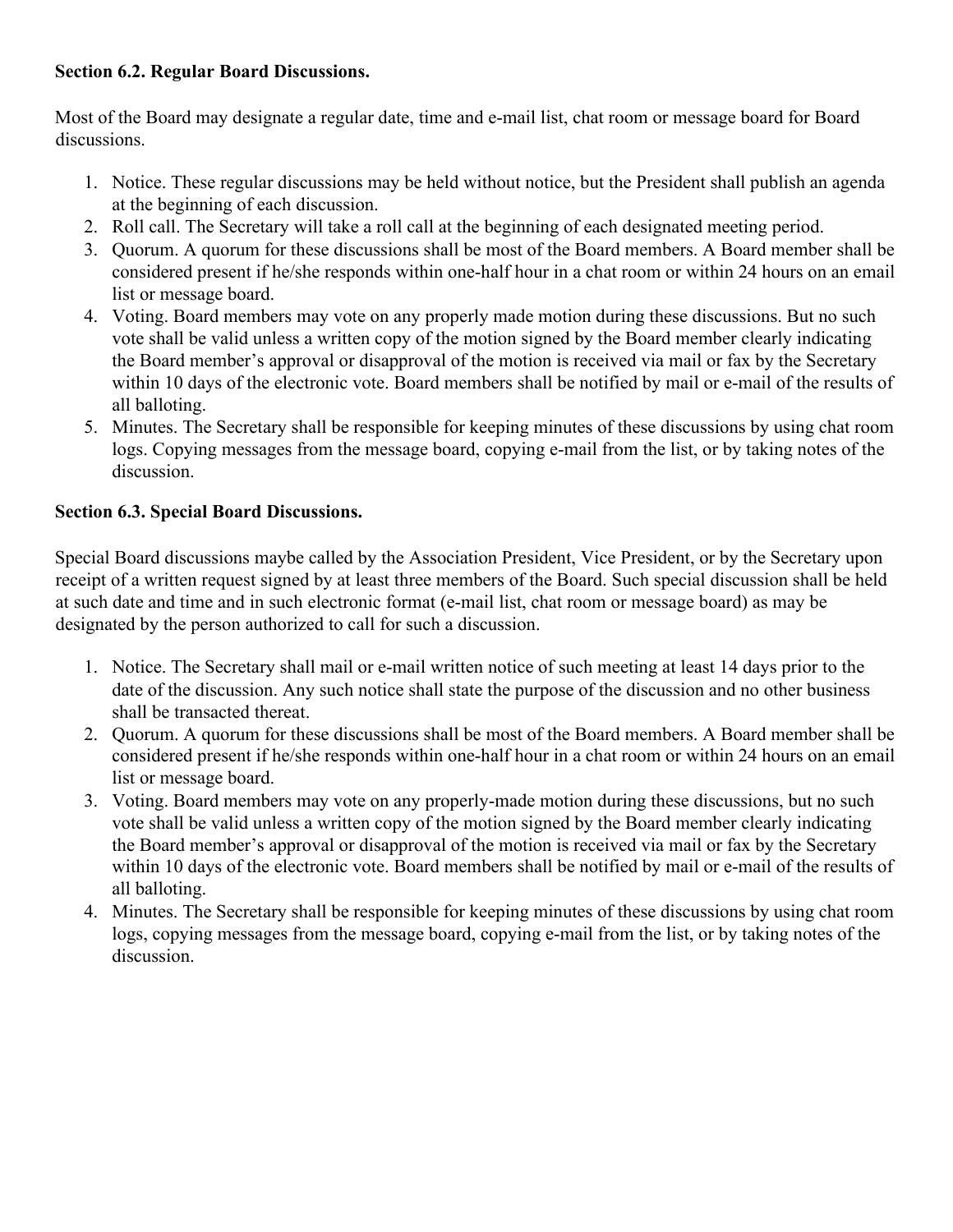#### **Section 7. Quorum.**

#### **Section 7.1. Membership Meetings.**

The quorum for all Association membership meetings shall be 20 percent of the members in good standing.

#### **Section 7.2. Board Meetings.**

The quorum for all Association Board meetings shall be most of the Board.

#### **Section 8. Voting.**

Each Association member in good standing whose dues are paid for the current year shall be entitled to vote at any membership meeting at which the member is present or by ballot. Proxy voting shall not be permitted.

# **Article IV. Directors and Officers.**

#### **Section 1. Board of Directors.**

The Board of Directors shall be composed of the Officers and Directors, all of whom shall be members in good standing and all of whom shall be elected as provided in Article V and shall serve until their successors are elected. In addition, the immediate past President shall serve as a [voting or non-voting] member of the Board for a period of one year only. General management of the Association's affairs shall be entrusted to the Board of Directors.

#### **Section 2. Term of Office.**

The Officers of the Association shall serve for two-year terms or until their successors are elected. All Officers shall be limited to two consecutive terms office and no person may hold more than one office per term. The other members of the Board of Directors shall be elected for two-year terms so staggered that one-half are elected at each annual meeting. Any Director who misses two Board meetings within an Association year shall be removed from the Board of Directors unless a majority of the Board members are present and voting at the meeting from which the Director is absent for the second time votes to excuse one or both of the absences.

#### **Section 3. Officers.**

The Association's Officers, consisting of the President, Vice President, Secretary, and Treasurer shall serve in their respective capacities both regarding the Association and its meetings and the Board and its meetings. All Officers must be in good standing with the Governing Kennel Clubs.

#### **Section 3.1. President.**

The President shall preside at all meetings of the Association and of the Board of Directors and shall have the duties and powers normally appurtenant to the office of the President in addition to those particularly specified in these bylaws.

#### **Section 3.2. Vice President.**

The Vice President shall assist the President when and where possible. The Vice President shall serve as the powers of the President in case of the President's death, absence, or incapacity.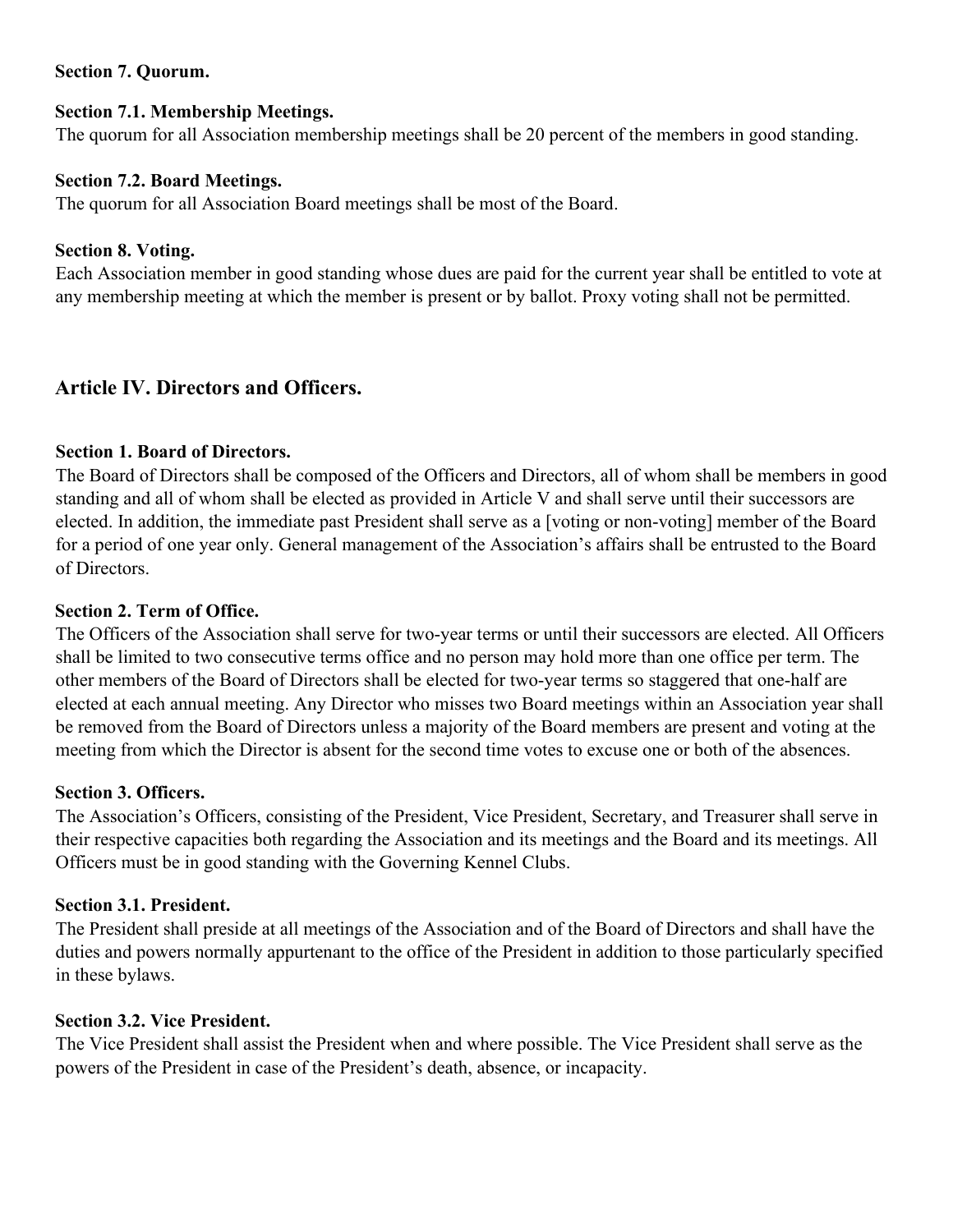#### **Section 3.3. Secretary.**

The Secretary shall keep a written record of all meetings of the Association and of the Board and of all matters of which a record shall be ordered by the Association; shall have charge of the correspondence, including but not limited to:

- 1. Notifying members of meetings and events.
- 2. Notifying new members of their election to membership.
- 3. Keeping a roll of the members of the Association with their addresses phone numbers, and e-mail.
- 4. Accept membership applications and issue membership cards.
- 5. Preparing, printing, and mailing official Association ballots.
- 6. Notifying Officers and Directors of their election to office.
- 7. In the death, absence or incapacity of the President and Vice President, carrying out the duties and exercising the powers of the President; and
- 8. Carrying out other such duties as prescribed in these bylaws.

#### **Section 3.4. Treasurer.**

The Treasurer shall collect and receive all money due or belonging to the Association. Moneys shall be deposited in a bank designated by the Board, in the name of the Association. The books shall always be accurate, up to date, and open to inspection by the Board. A report shall be given at every meeting of the condition of the Association's finances and every item of receipt or payment not before reported; and at the annual meeting, an accounting shall be rendered of all moneys received and expended during the previous fiscal year. In the event of the resignation, death or expulsion of the Treasurer, all moneys and account books of the Association shall be handed over to the Board of Directors until the office of Treasurer is filled. The President shall sign all checks during this interim period.

#### **Section 4. Resignations.**

Any director may resign at any time by giving a written notice to the Secretary of the Association. Such resignation shall take effect at the time specified therein, and unless otherwise stated therein, the acceptance of such resignation shall not be necessary to make it effective.

#### **Section 5. Vacancies.**

Any vacancies occurring on the Board or among the offices during the year shall be filled until the next annual election by a majority vote of all the then members of the Board at the first regular meeting following the creation of such vacancy. Or at a special Board meeting called for that purpose, except that a vacancy in the office of President shall be filled automatically by the Vice President and resulting vacancy in the office of Vice President shall be filled by the Board.

#### **Section 6. Compensation.**

The members of the Board shall serve without compensation for time or labor but may be compensated for reasonable and necessary expenses.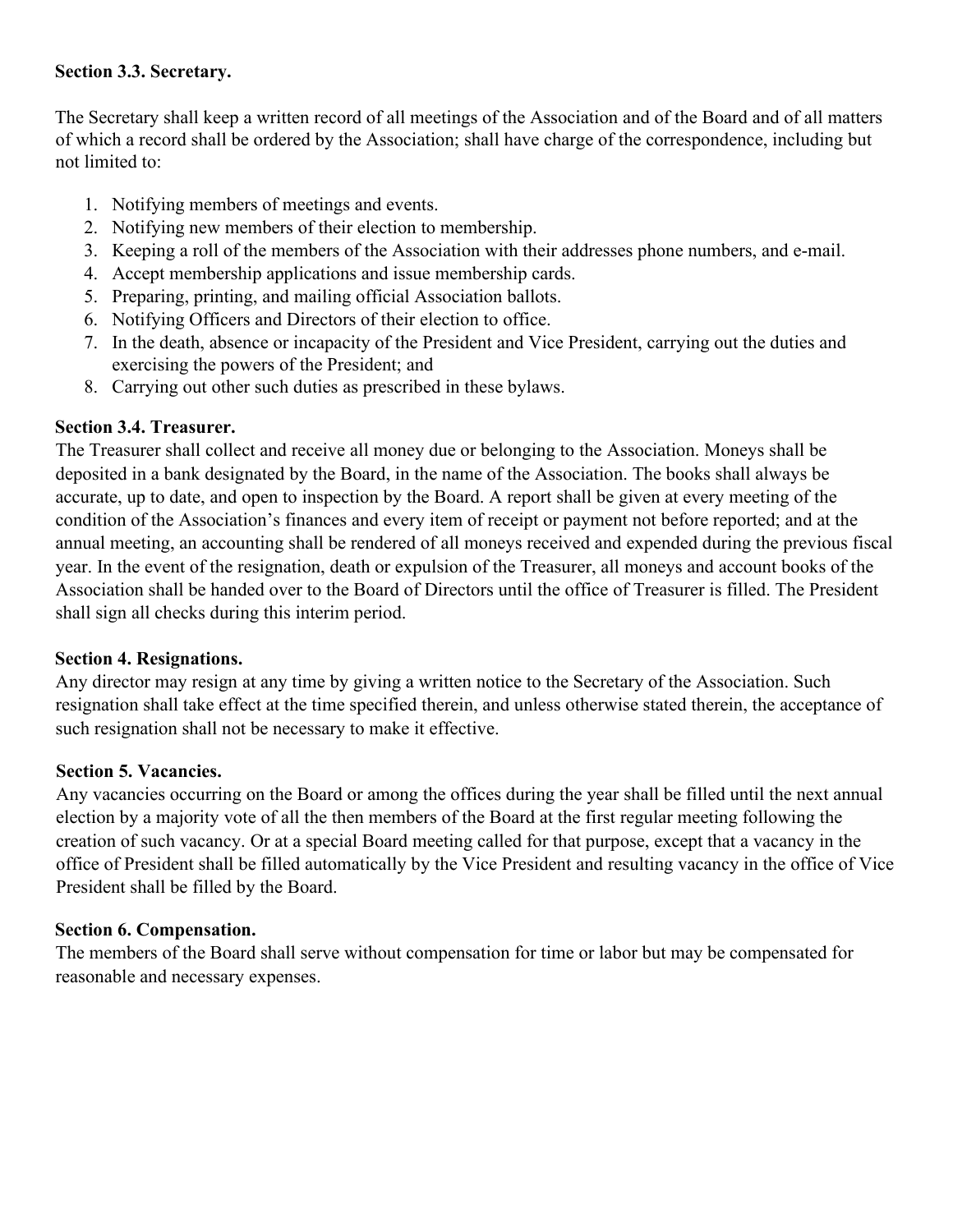# **Article V. Elections.**

# **Section 1. Annual Election.**

The election of officers and directors shall be conducted by secret written ballot, except that if no nominations are received by the Secretary as provided in Article V, Section 2.4 no ballot will be necessary. In this case, the persons selected by the Nomination Committee will be declared elected by the Secretary at the annual meeting of the Association. If additional nominations have been made as provided in Article V. Section 2.4, the

Chairperson of the Tally Committee shall report the results of the election at the annual meeting. The nominated candidate receiving the greatest number of votes for each office or position on the Board shall be declared elected.

# **Section 2. Nominations.**

No person may be a candidate for an office or position on the Board who has not been nominated. Nominations cannot be made at the annual meeting or in any manner other than as provided in this section.

# **Section 2.1 Nominating Committee.**

Before November 15th, the Board shall select a Nominating Committee, consisting of three members and one alternate, all members in good standing, none of which shall be a member of the current Board of Directors. The Board shall name one member of the committee to serve as Chairperson, who shall be responsible for setting times and dates for Committee meetings and for reporting results to the association Secretary. The Nominating Committee may conduct its business in person or by use of mail, fax, telephone, or other electronic communication, provided that all decisions must be confirmed inwriting to all members of the Committee within 10 days.

# **Section 2.2. Tally Committee.**

At the same time, it selects a Nominating Committee, or immediately before submitting a proposed amendment to the Constitution or Bylaws to the Secretary, the Board of Directors shall select three Association members, living within reasonable driving distance of one another, to serve as the Tally Committee, in the event that it becomes necessary to hold an election or vote on a proposed amendment to the Constitution and Bylaws, and count ballots. The Board shall name one member of this committee as Chairperson, who shall receive all mail-in ballots and who shall report the results of the election to the Association Secretary.

# **Section 2.3. Candidates.**

The Nominating Committee shall nominate from among the eligible members of the Association, one candidate for each office and for each other position on the Board of Directors and shall procure acceptance of each nominee. The Committee should consider geographical representation of the membership when selecting nominees to the extent that it is practicable to do so. No person shall be nominated for more than one position. The Committee shall submit its slate of candidates to the Secretary not later than January15th. The Secretary shall mail the list, including the full name of each candidate and state in which the candidate resides, before February 1st, so that members may make additional nominations, it they so desire.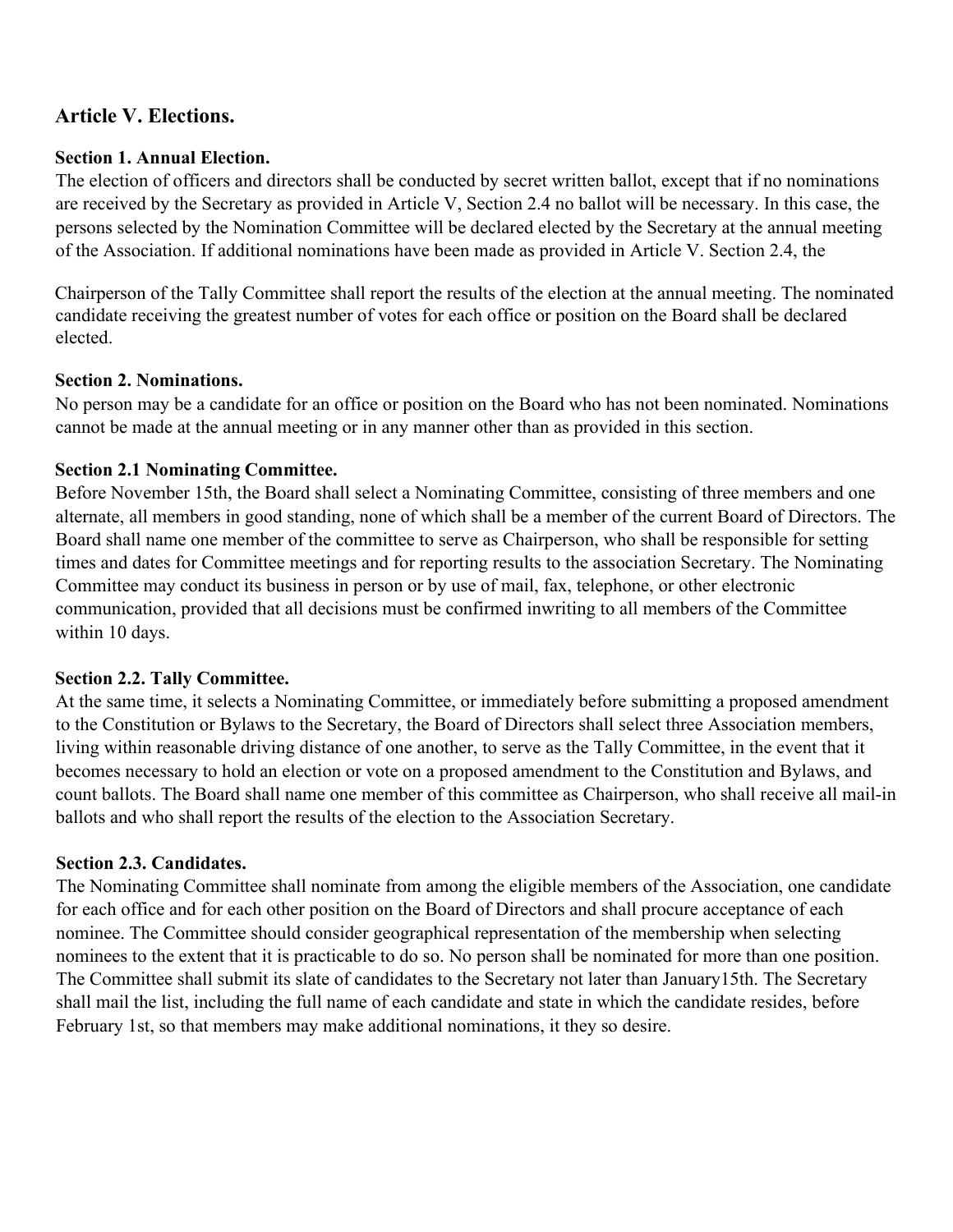#### **Section 2.4 Additional Nominations.**

Additional nominations of eligible members may be made by written petition signed by ten percent of the Association members in good standing, addressed to the Secretary and received at the Secretary's regular address on or before March 15th, accompanied by a written acceptance of the nomination from each additional nominee. No person shall be nominated for more than one position.

- 1. If no valid additional nominations are received by the Secretary on or before March 15th, the nominating Committee's slate of candidates shall be declared elected at the time of the annual meeting and no balloting will be required.
- 2. If one or more valid nominations are received by the Secretary on or before March 15th, the Secretary shall mail to each member in good standing a ballot listing in alphabetical order all the nominees foreach position, together with an envelope addressed to the Chairperson of the Tally Committee. Ballots may be mailed with the March/April newsletter.

## **Section 2.5. Counting the Ballots.**

Ballots must be returned by U.S. Mail to the Chairperson of the Tally Committee not later than May 1st. Ballots postmarked after that date shall be invalid. Or set up online company for tally votes. The Chairperson shall set a meeting time for the Tally Committee as soon as practicable after May 1st and a place convenient to all committee members, at which meeting the committee shall count the ballots. The Chairperson shall report the election results to the Association Secretary not later than June 1st. All ballots and the envelopes in which they were received shall be given to the Secretary who shall keep them for two years as part of the Association's official records. (The ballots should be kept until the next election)

#### **Section 2.6. Election Results.**

Election results will be announced by the Secretary at the annual meeting of the Association.

# **Section 2.7. Change of Officers and Board Members.**

The newly elected Officers and Board members shall take office at the conclusion of the annual meeting at which they were elected. Each retiring Officer and Board Member shall turn over to his/her successor in office all properties and records relating to that office within 30 days after the election.

# **Article VI. Contracts, Loans, Checks.**

#### **Section 1. Contracts.**

The Board may authorize any Officer, agent, or employee to enter into any contract or execute and deliver any instrument in the name of and on behalf of the Association.

#### **Section 2. Loans.**

No loan shall be contracted on behalf of the Association, and no evidence of indebtedness shall be issued in its name unless authorized by a resolution of the Board of Directors. Such authority may be general or confined to specific instances.

#### **Section 3. Checks, Drafts, Etc.**

All checks, drafts, or other orders for the payment of money, notes or other evidence of indebtedness issued in the name of the Association shall be signed by the Association Treasurer, or such agent or employee of the Association and in such a manner as shall from time to time be determined by the Board.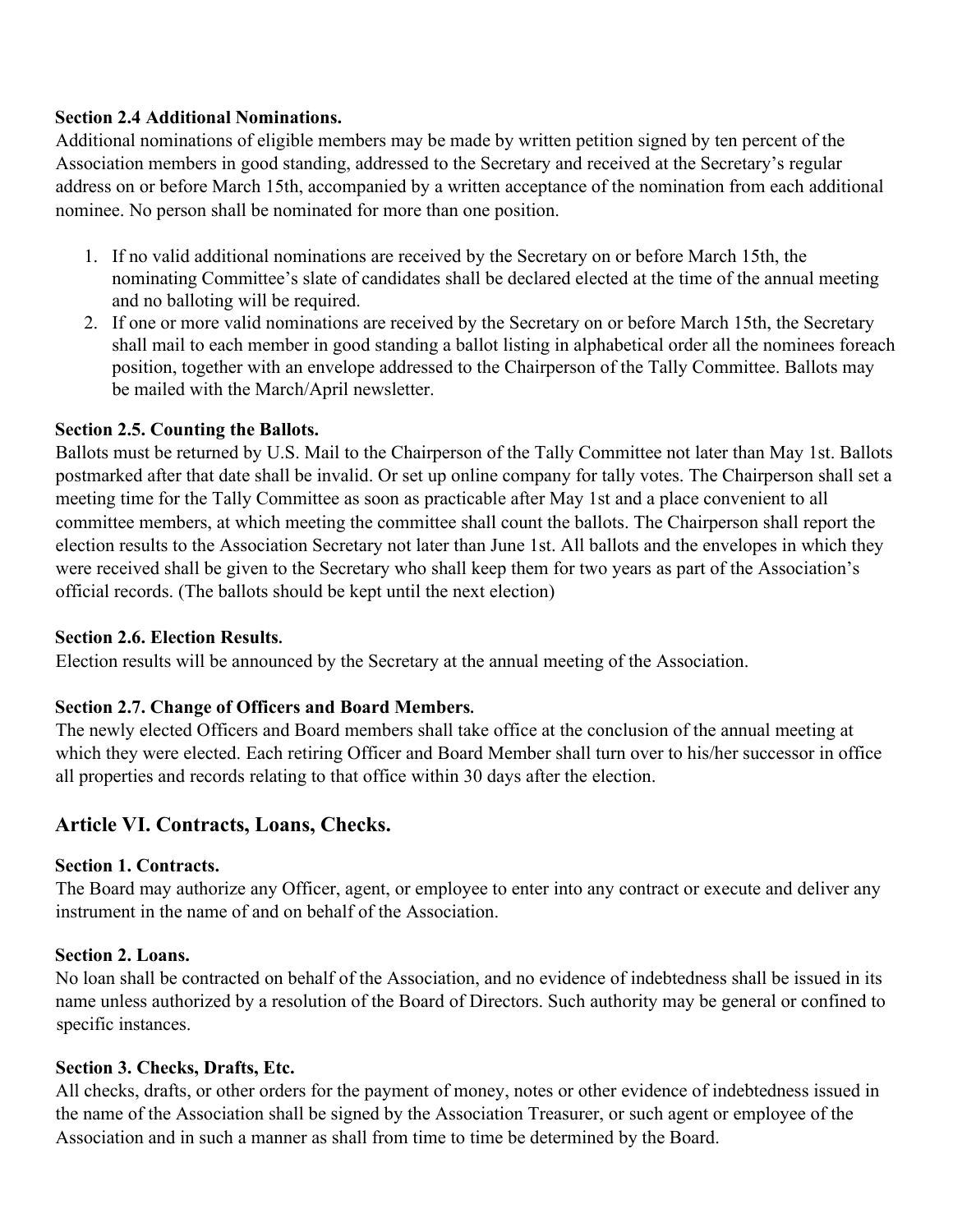# **Article VII. Committees.**

#### **Section 1. Appointing Committees.**

The Board shall each year appoint such standing committees as needed to advance the operation of the

Association or to aid the Board on projects. Such committees shall always be subject to the final authority of the Board.

## **Section 2. Terminating Committee Appointments.**

Any committee appointment may be terminated by majority vote of the full membership of the Board upon full written notice to the appointee, and the Board may appoint successors to those persons whose service has been terminated.

# **Article VIII. Discipline.**

## **Section 1. Governing Kennel Clubs Suspension.**

Any member who is suspended from the privileges of any of the Governing Kennel Clubs shall be automatically suspended from the privileges of this Association for a like period.

# **Section 2. Charges.**

Any member may prefer charges against a member for alleged misconduct prejudicial to the best interests of the Association or the Breed. Written charges with specifications must be filed in duplicate with the Secretary together with a deposit of \$25.00, which shall be forfeited if such charges are not sustained by the Board following a hearing. The Secretary shall promptly send a copy of the charges to each member of the Board or present them at a Board meeting, and the Board shall first consider whether the actions alleged in the charges, if proven, might constitute conduct prejudicial to the best interests of the Association or the breed. If the Board considers that the charges do not allege prejudicial conduct, the Board may refuse to entertain jurisdiction. If the Board entertains jurisdiction of the charges, it shall choose a date for a hearing by the Board not less than three weeks nor more than six weeks thereafter. The Secretary shall promptly send one copy of the charges to the accused member by registered mail together with a notice of the hearing and an assurance that the respondent may personally appear in his/her own defense and bring witnesses if he/she wishes.

#### **Section 3. Board Hearing.**

The Board shall have complete authority to decide whether counsel may attend the hearing, but both complainant and respondent shall be treated uniformly in that regard. Should the charges be sustained after hearing all the evidence and testimony presented by complainant and respondent, the Board may by a majority vote of those present suspend the respondent from all privileges of the Association for not more than six months from the date of the hearing. If the Board deems that punishment insufficient, it may also recommend to the membership that the penalty be expulsion. In such case, the suspension shall not restrict the respondent's right to appear before his recommendation. Immediately after the Board has reached a decision, its finding shall be put in written form and led with the Secretary. The Secretary, in turn shall notify each of the parties of the Board's decision and penalty, if any.

#### **Section 4. Expulsion.**

Expulsion of a member from the Association may be accomplished only at the annual meeting of the

Association following a Board hearing and upon the Board's recommendation as provided in Section 3 of this Article. The respondent shall have the privilege of appearing on his or her own behalf though no evidence shall be taken to this meeting. The President shall read the charges, and the findings and recommendations, and shall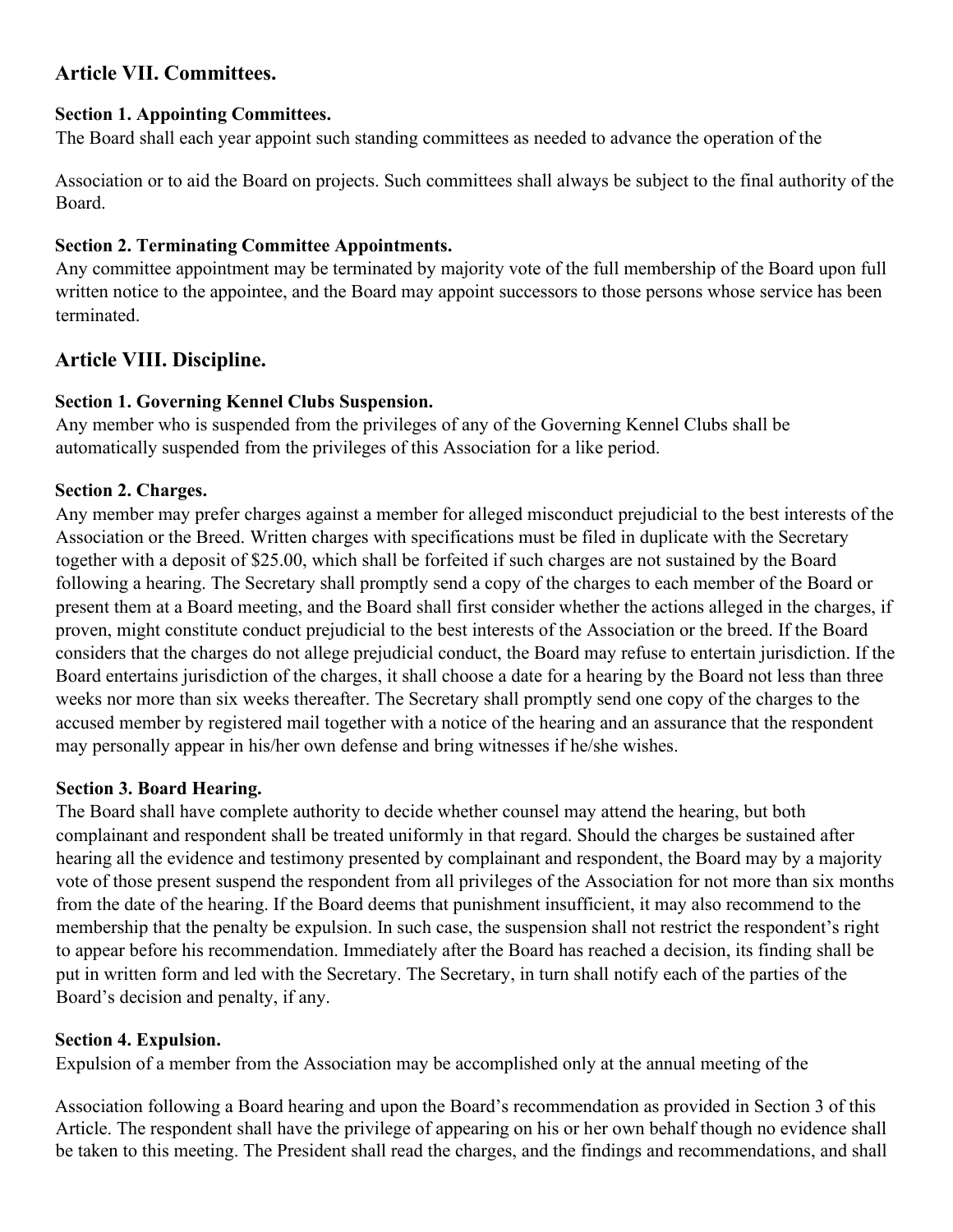invite the respondent, if present, to speak on his/her own behalf. The meeting shall then vote by secret written ballot on the proposed expulsion. A 2/3 vote of those present and voting at the meeting shall be necessary for expulsion. If expulsion is not so voted, the suspension shall stand.

# **Article I X. Amendments.**

## **Section 1. Proposing Amendments.**

Amendments to the Constitution and Bylaws may be proposed by the Board of Directors or by written petition addressed to the Secretary signed by 20 percent of the membership in good standing. Amendments proposed by such petition shall be promptly considered by the Board of Directors and must be submitted to the members with the recommendations of the Board by the Secretary for a vote at the time of the annual election subsequent to the date when the petition was received by the Secretary.

# **Section 2. Publishing Proposed Amendments.**

Proposed amendments must be mailed and include their commendations of the Board. The Secretary shall mail to each member in good standing a ballot listing all proposed amendments, together with an envelope addressed to the Chairperson of the Tally Committee. Ballots may be mailed with a club newsletter. The same ballot form may be used for proposed amendments as for the annual election of Officers and Board Members.

## **Section 3. Voting Procedures.**

Proposed amendments to the Constitution and Bylaws may be included on the same ballot used for the annual election of Board Members. Ballots shall be returned, counted, and results announced in accordance with the procedures outlined in Article V, Sections 2.5 and 2.6. The favorable vote of 2/3 of the members in good standing who return valid ballots within the specified time limit shall be required to affect such a proposed amendment.

#### **Section 4. Governing Kennel Clubs Approval.**

No amendment to the Constitution and Bylaws that is adopted by the Association shall become effective until it has been approved by the Governing Kennel Clubs.

# **Article X. Dissolution.**

The Association may be dissolved at any time by the written consent of not less than 2/3 of the members in good standing. In the event of the dissolution of the Association, whether voluntary or involuntary or by operation of law other than for purposes of reorganization, none of the property of the Association nor any proceeds thereof nor any assets of the Association shall be distributed to any members of the Association, but after payment of the debts of the Association, its property and assets shall be given to a charitable organization for the benefit of dogs selected by the Board. **Article XI. Order of Business.** 

# **Section 1. Association Meetings.**

At meetings of the Association, the order of business, so far as the character and nature of the meeting may permit, shall be as follows:

- 1. Roll Call
- 2. Minutes of last meeting
- 3. Report of President
- 4. Report of Secretary
- 5. Report of Treasurer